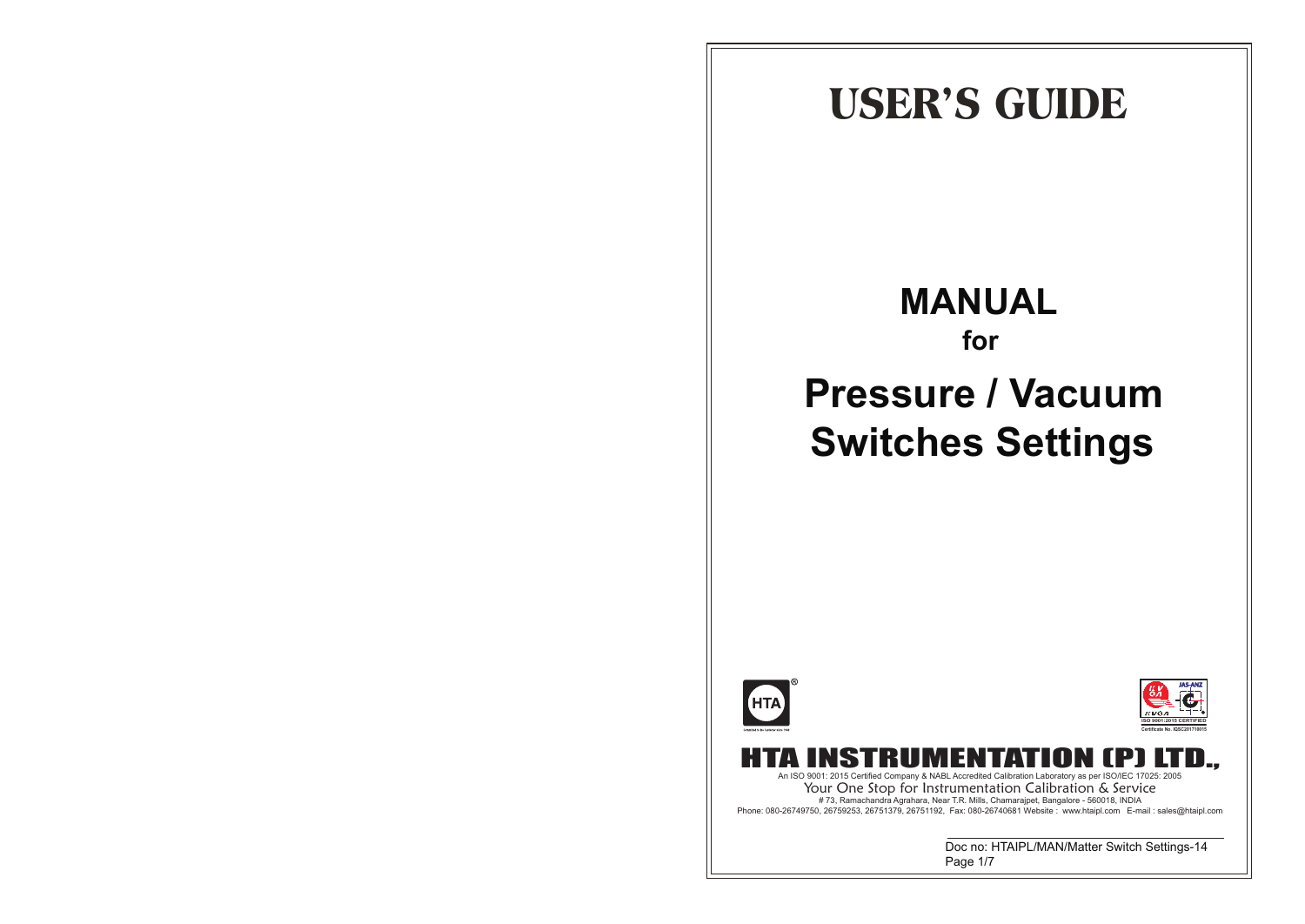

- f) Adjust the pressure setting screw such that there is a continuity established in the multimeter, which shows that the switch is set at 4.0bar.
- g) Reduce the pressure to zero & apply pressure gradually check the switching action is exactly at 4.0 bar, repeat it 4 to 5 times for repeatability.
- h) Please note that the pressure switch action is subject to the Tolerance of the pressure switch given in respective catalogues.

## **Note :**

- 1. Setting screw should not be at extreme inside or outside.
- 2. Make sure that pressure should not exceed the range of pressure switch.

 $=$  $=$  $=$  $=$ 

Doc no: HTAIPL/MAN/Matter Switch Settings-14 Page 7/7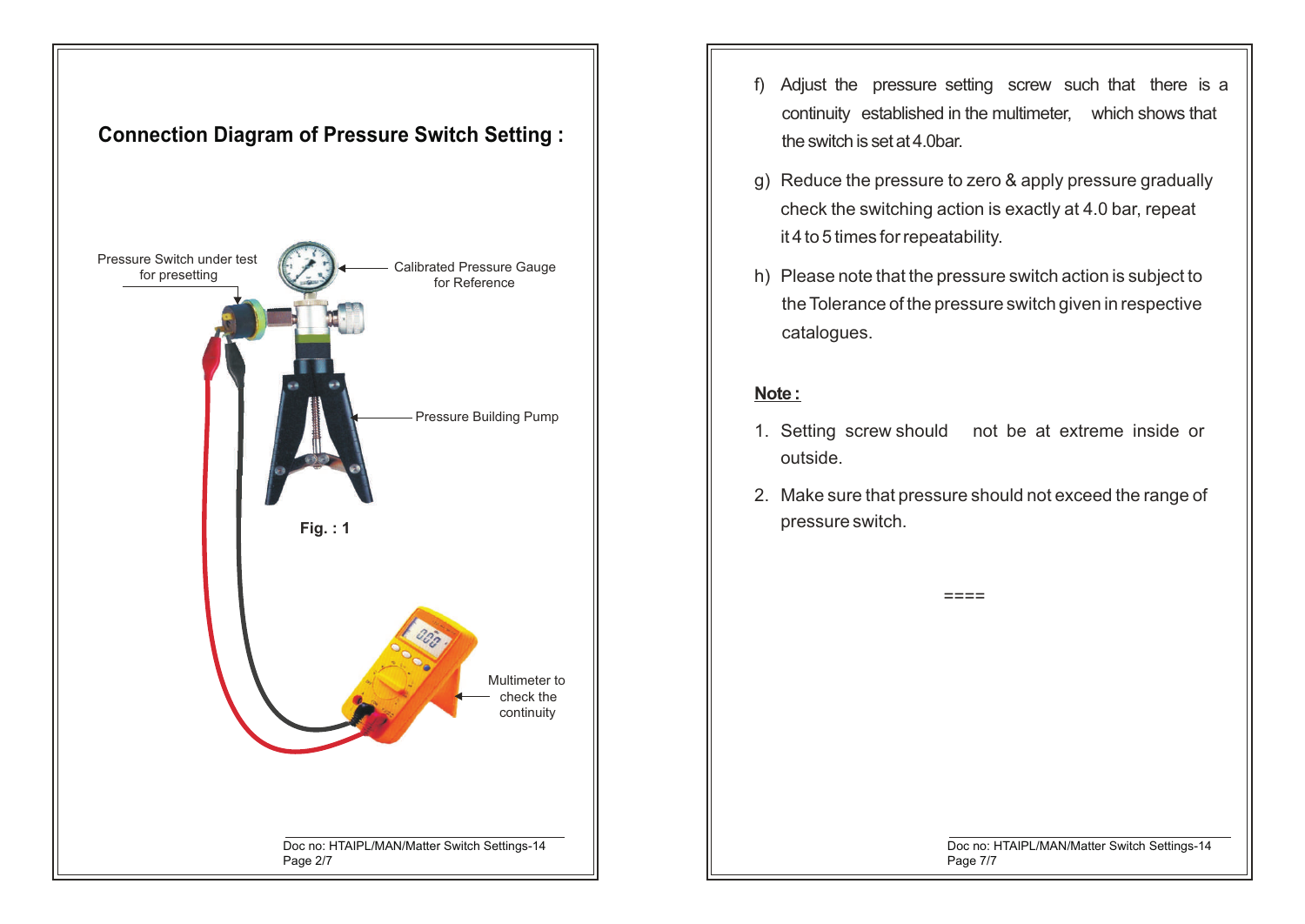- 5. For example, To set pressure at 4.0 bar for NO / NC type Pressure Switch having operating range of 2 to 6 bar.
	- a) Mount the pressure switch, pressure gauge, pressure generating device & multi-meter as Fig-1.
	- b) Ensue the setting screw is as shown in Fig. 3.



**Fig. : 3 Inside View of Pressure Switch**

- c) Adjust the pressure setting screw in clockwise for increase & anticlockwise for decrease
- d) Start the pressure generating device to develop pressure to achieve 4.0 bar on the pressure gauge.
- e) Now check continuity using a multimeter, there should be no continuity between pin C & NO.

Doc no: HTAIPL/MAN/Matter Switch Settings-14 Page 6/7